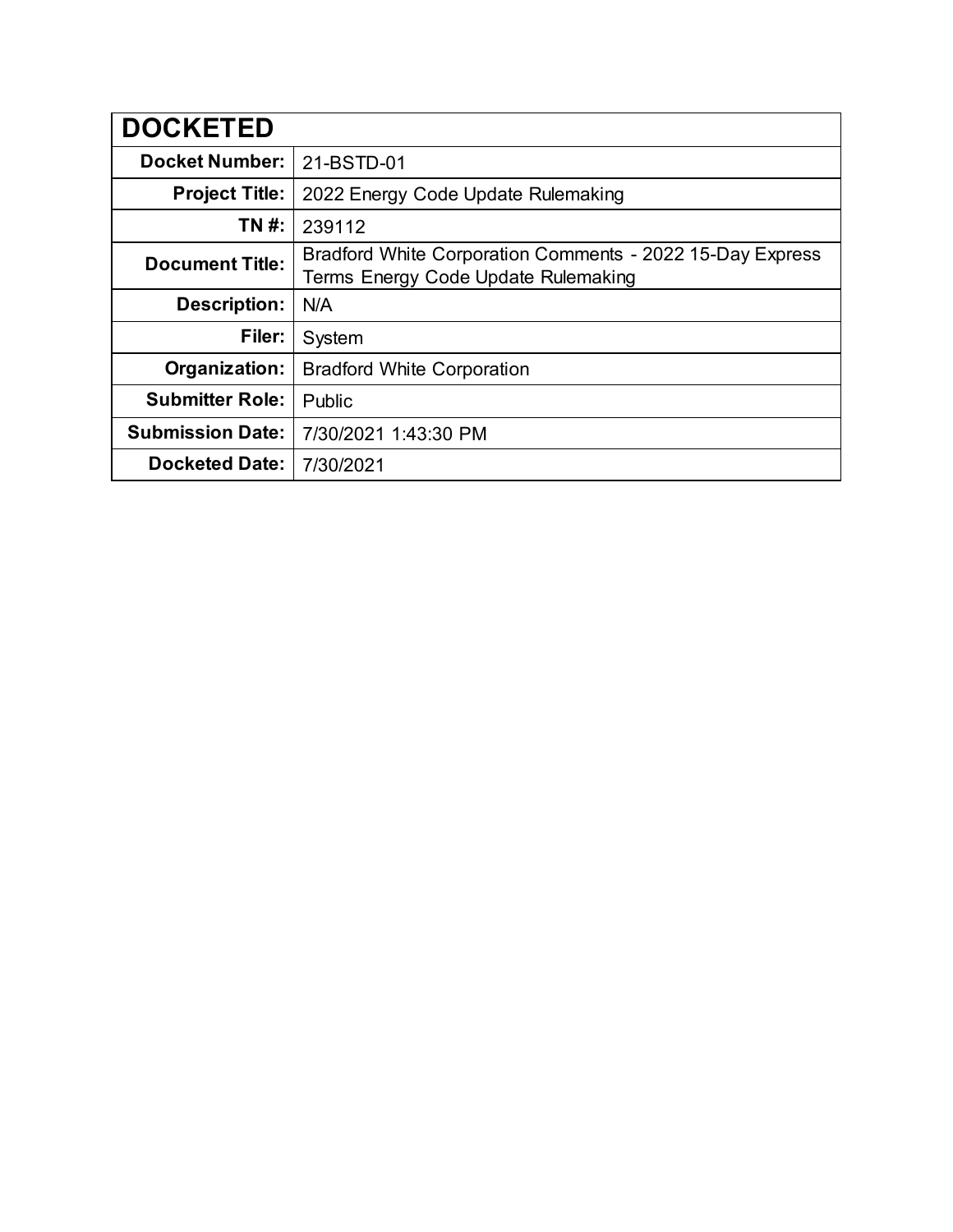Comment Received From: Bradford White Corporation Submitted On: 7/30/2021 Docket Number: 21-BSTD-01

# 2022 15-Day Express Terms Energy Code Update Rulemaking

Additional submitted attachment is included below.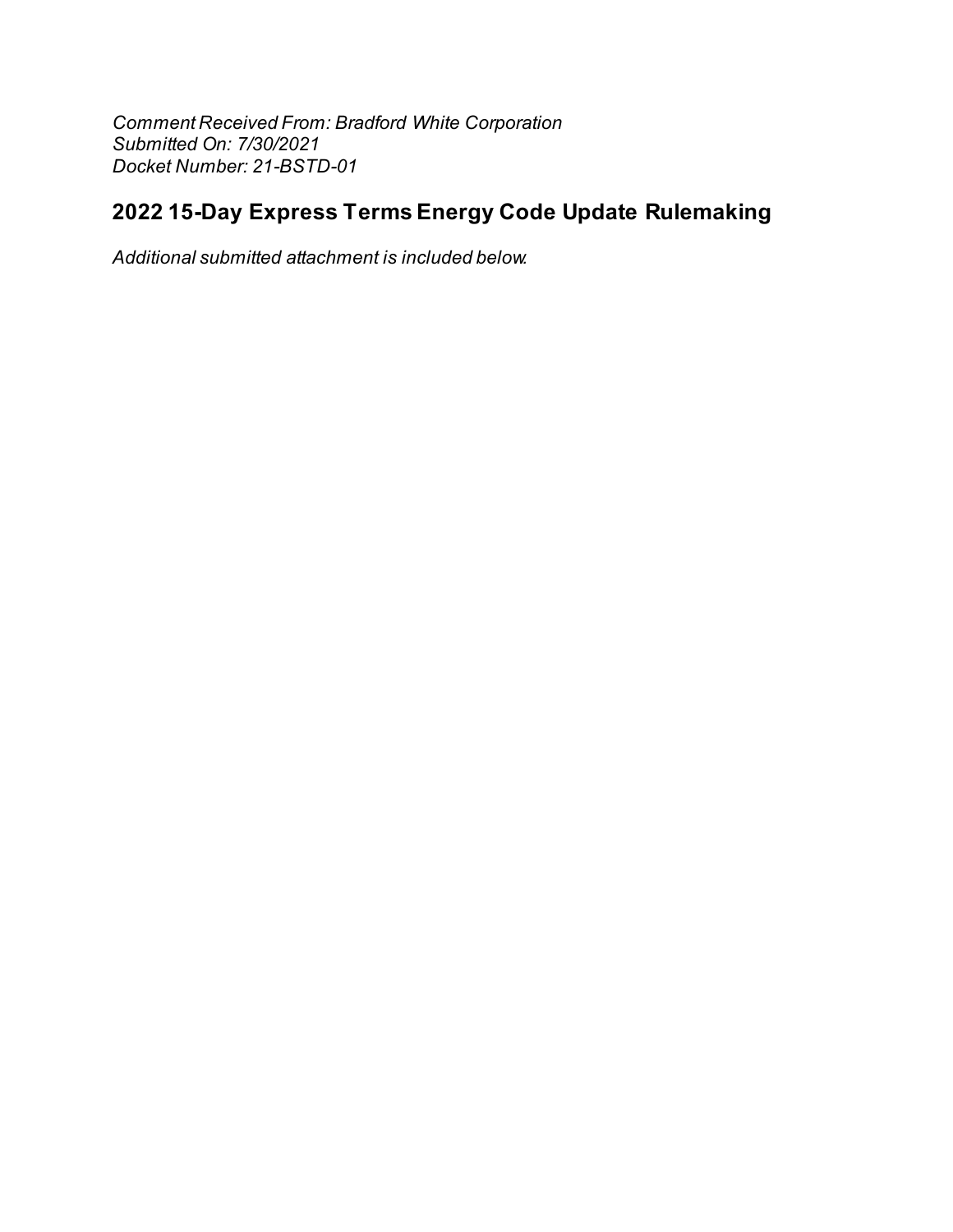

July 30, 2021

Payam Bozorgchami California Energy Commission (CEC) 1516 9th Street Sacramento, CA 95814

RE: Docket No. 21-BSTD-01, 2022 15-day Express Terms Energy Code Update Rulemaking

Dear Mr. Bozorgchami:

On behalf of Bradford White Corporation (BWC), thank you for providing an opportunity to comment on docket 21-BSTD-01, 2022 15-day Express Terms Energy Code Update Rulemaking.

BWC is an American-owned, full-line manufacturer of residential, commercial, and industrial products for water heating, space heating, combination heating, and water storage. In California, a significant number of individuals, families, and job providers rely on our products for their hot water and space heating needs.

As a manufacturer of water and space heating products, we have made substantial investments in products that provide significant energy efficiency and environmental benefits, such as heat pump water heater (HPWH) technology and Ultra Low NOx gas water heaters. As a testament to these efforts, our company has been recognized as an ENERGY STAR<sup>®</sup> Partner of the Year in both 2020 and 2021.

We thank the CEC for their diligence in the pre-rulemaking workshops, the 2022 Energy Code Express Terms, and the 2022 Energy Code Update Rulemaking. BWC makes the following recommendations and comments.

#### **Sections 110.3(c)2 and 110.8(d)2 Unfired service water heater storage tank**

BWC applauds CEC's recognition of an energy efficiency minimum for unfired hot water storage tanks (UFHWST), and the corresponding edits to Section 150.0(j)1 and Section 160.9(f). Accordingly, we bring to CEC's attention Section 110.3(c)2 of the Energy Code which reference 'unfired service water heater storage tank' and Section 110.8(d)2 which references 'unfired water storage tank.' The aforementioned equipment are actually UFHWSTs, and as such, CEC's mandatory requirement exceeds a federal requirement; in addition, it gives rise to the following questions:

 What research and analysis did CEC complete to determine that wrapping a UFWHST with R-3.5 insulation is a mandatory requirement?

## Built to be the Best<sup>™</sup>







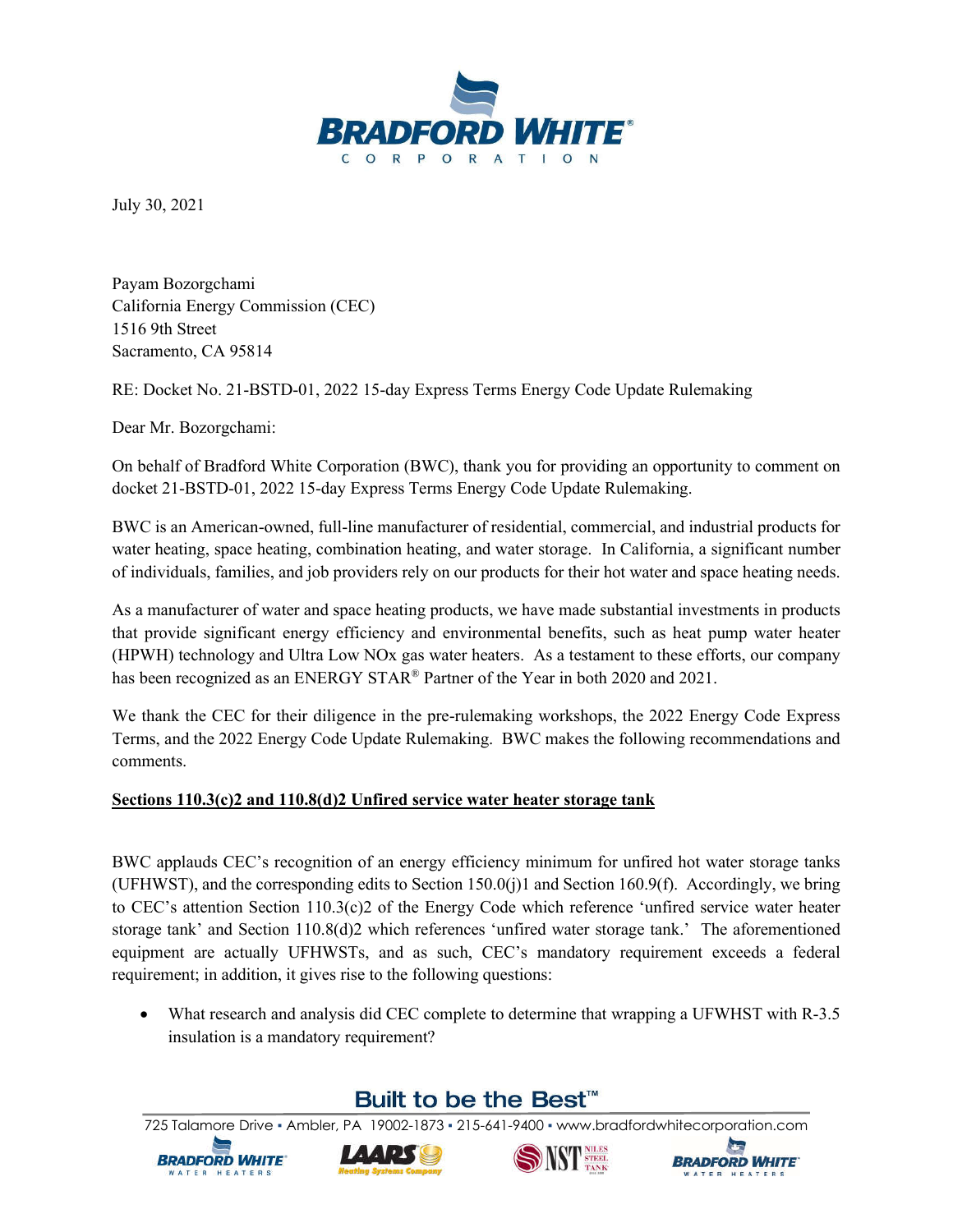- What research and analysis did CEC complete to determine that wrapping a UFWHST with a combined R-value of at least R-16 is a mandatory requirement?
- What research and analysis did CEC complete to determine the heat loss of the tank surface based on an 80°F water-air temperature difference shall be less than 6.5 Btu per hour per square foot?

#### **ANSI/CTA-2045-B requirements**

BWC notes the 15-day language now includes ANSI/CTA-2045-B requirements for a HPWH in Sections 150.2(a)(1)(D) and 150.2(b) Additions and alterations to existing single-family residential buildings and Section 180.2 Alterations to multifamily buildings. Section 110.12 Mandatory requirements for demand management has no ANSI/CTA-2045-B requirements; similarly, Appendix JA13 Qualification requirements for heat pump water heater demand management systems has no ANSI/CTA-2045-B requirements. We recommend CEC remove ANSI/CTA-2045-B requirements from the 15-day code language as the mandatory requirements for demand responsive controls are outlined in Section 110.12 of the Energy Code. Consistent requirements for demand response controls in the Energy Code are necessary as to not create confusion among utilities, manufacturers, architects, engineers, inspectors, and installers.

#### **Subchapter 11 Multifamily Buildings – Performance and Prescriptive Compliance Approaches Section 170.2(d) Water Heating Systems**

CEC has laid out installation requirements in 170.2(d)2, which are overly prescriptive. Due to their increased complexity, it is critical that plumbers and installers receive the necessary training regarding proper sizing, installation, troubleshooting, and maintenance of central HPWHs. We believe CEC had good intentions with the requirements of 170.2(d)2 as HPWHs, especially central HPWHs, are a relatively new technology, and it begs the following questions:

- What research and analysis did CEC complete to determine proper installation, proper commissioning, and proper maintenance of the various technology and manufacturer models of central HPWHs?
- Has CEC considered references to *storage tank* be updated to *thermal storage*, as to not exclude technologies?

We recommend that CEC should defer the proper sizing, installation, troubleshooting, and maintenance of central HPWHs as designated by their manufacturer. The overly prescriptive requirements are unnecessarily restrictive and limit improvements in known and unknown technologies.

Accordingly, we refer CEC to existing language in the Energy Code, Section  $110.3(c)(4)(E)$  Mandatory requirements for service water-heating systems and equipment, which states, 'Storage water heaters and boilers shall be plumbed in accordance with the manufacturer's specifications.' We recommend central HPWHs shall be plumbed in accordance with the manufacturer's specification.

### **Joint Appendix JA13 – Qualification Requirements for Heat Pump Water Heater Demand Management Systems**

## Built to be the Best<sup>™</sup>







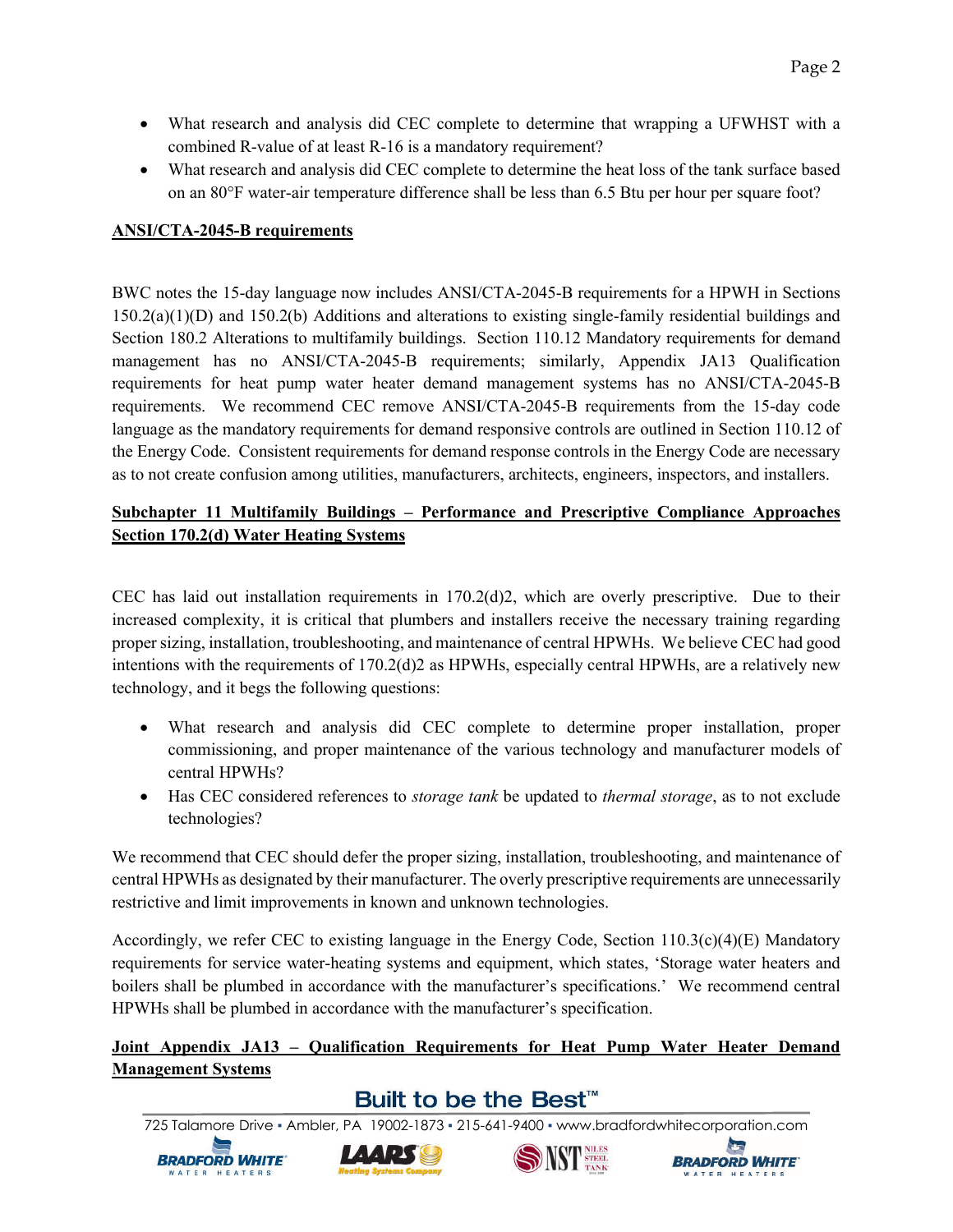Demand management functionality can include the advanced load up function. The system stores extra thermal energy, where some or all the tank may exceed the user's local setpoint temperature.

- Has CEC considered that a water heater listed to ASSE 1084 shall be set to deliver a maximum water temperature of 120°F or less, and is intended for point-of-use applications?
- Has CEC considered that a water heater listed to ASSE 1082 controls outlet temperature to specific limits and does not regulate the outlet temperature down to a safe temperature like a mixing valve?
- Has CEC considered that UL 60730-1, General Requirements for Automatic Electrical Controls, is a safety standard for electrical controls, and not a thermostatic mixing valve or a water heater? UL 60730-1 is a safety standard that water heaters listed to ASSE 1082 and ASSE 1084 shall comply; however, an appliance with a control complying with UL 60730-1 isn't necessarily a water heater that is compliant with ASSE 1082 or ASSE 1084.

#### **Joint Appendix JA14 – Qualification Requirements for Central Heat Pump Water Heater Systems**

The Energy Policy and Conservation Act (EPCA) amended Public Law 94-163 (42 U.S.C. 6291- 6317, as codified), among other things, which authorizes the Department of Energy (DOE) to regulate the test procedures of a number of consumer products, commercial, and industrial equipment. EPCA states:

- Section 327 (a) Preemption of Testing and Labeling Requirements (1) Effective on the date of enactment of the National Appliance Energy Conservation Act of 1987, this part supersedes any State regulation insofar as such State regulation provides at any time for the disclosure of information with respect to any measure of energy consumption or water use of any covered product if—
	- $\circ$  (A) such State regulation requires testing or the use of any measure of energy consumption, water use, or energy descriptor in any manner other than that provided under section 323; or
	- $\circ$  (B) such State regulation requires disclosure of information with respect to the energy use, energy efficiency, or water use of any covered product other than information required under section 324

BWC alerts CEC to the aforementioned legislation as manufacturers of federally regulated products, including HPWHs, are prohibited from providing or publishing testing results to other test points other than those established by DOE. Section 327 of EPCA (a) Preemption of Testing and Labeling Requirements supersedes any State regulation. The requirements of JA14.3.1 Determination of Performance Data, JA14.3.2 Performance Data Reporting, and JA14.3.3 Basic Model Test Condition impose requirements on manufacturers such that they would be conflicting with federal requirements. Therefore, we recommend removing requirements that are federally preempted.

Given these concerns, BWC recommends the CEC to revise the proposed changes to the code, prior to adoption of the 2022 15-day Express Terms Energy Code Update Rulemaking. We recognize California's efforts to increase building energy efficiency and the state's Greenhouse Gas reduction goals, but we

## Built to be the Best<sup>™</sup>